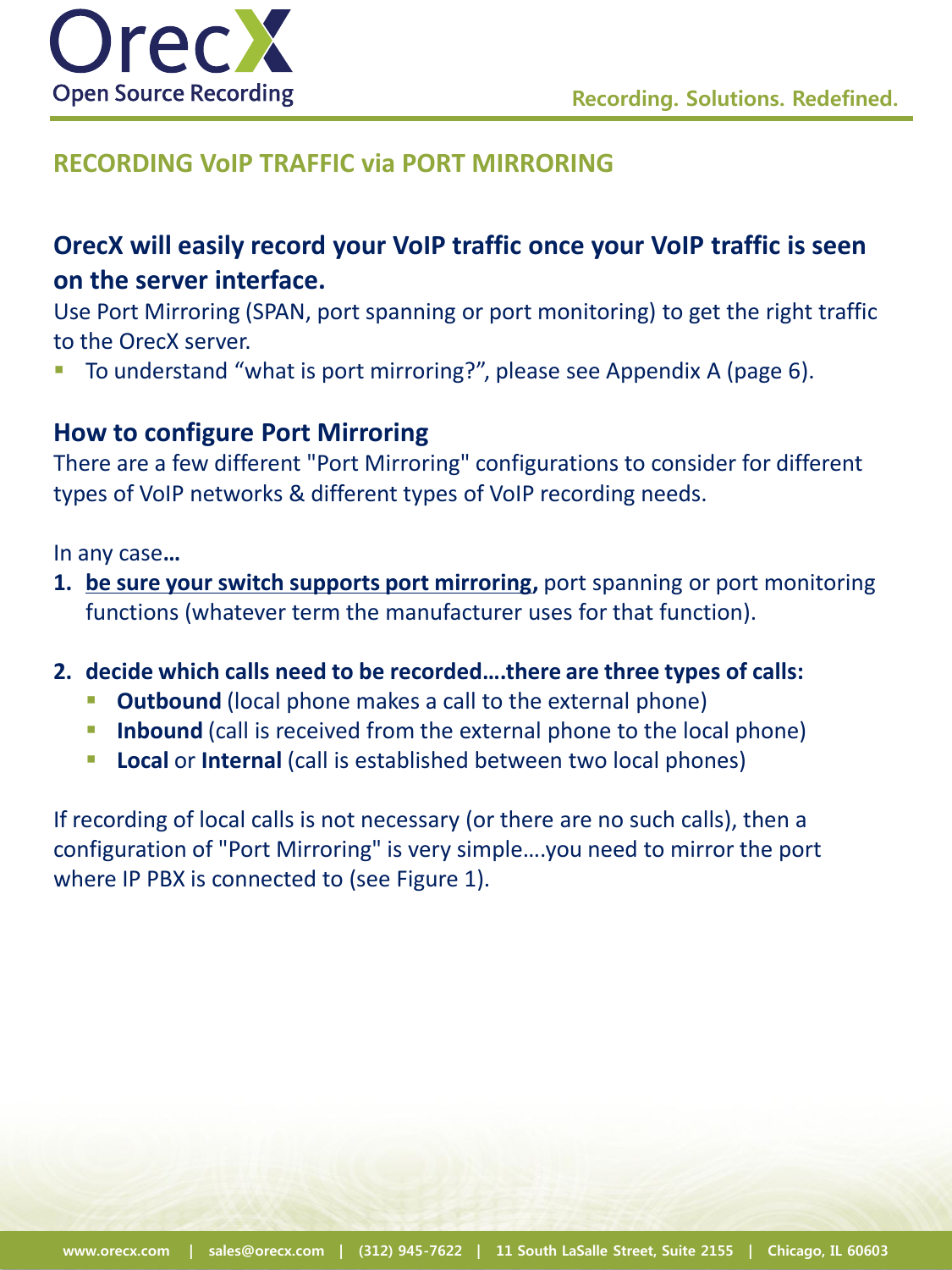# **Figure 1. Recording of Inbound and Outbound calls only**



As you can see with Figure 1, RTP audio traffic is sent from IP Phone to IP PBX. This traffic is mirrored to OrecX server, where it is decoded. This solution works for both inbound and outbound calls, but may not work for local calls.

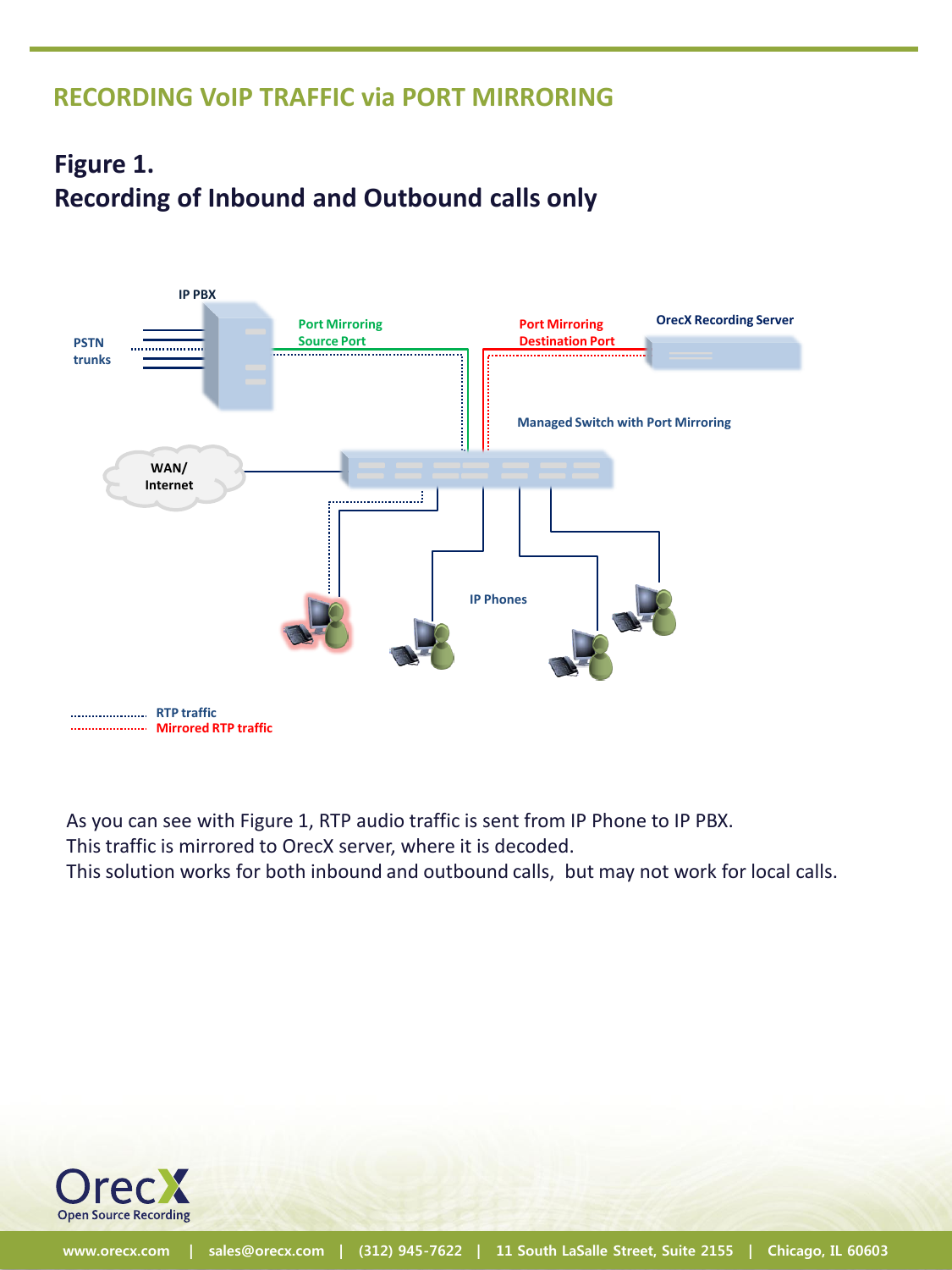On most IP PBX systems there is an optimization for network bandwidth usage…if the call is made between two local/internal IP Phones, then RTP traffic is sent directly between phones without reaching of IP PBX (see Figure 2).

# **Figure 2. Recording of Inbound, Outbound & Local/Internal calls**



In order to record Local calls as well as Inbound and Outbound **you must mirror every port** where IP Phones are connected.

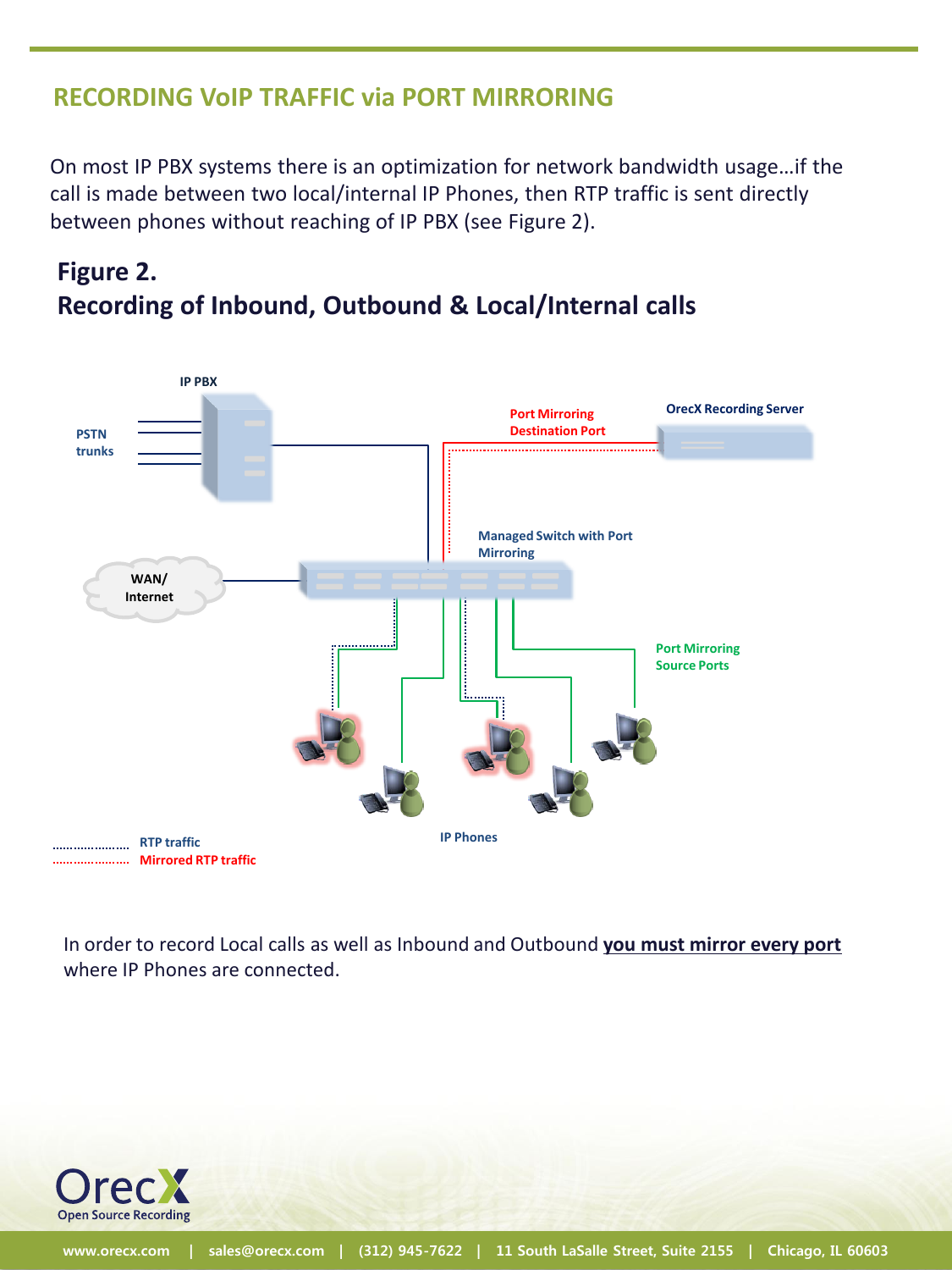#### **VoIP Recording – Multi-switch network**

Configuration of "Port Mirroring" in a multiple switch setup is easy if recording of local calls is not required.

In this case "Port Mirroring" is required only on the main switch (see Figure 3).

# **Figure 3. Recording of calls on the second switch (no local/internal calls need to be recorded)**



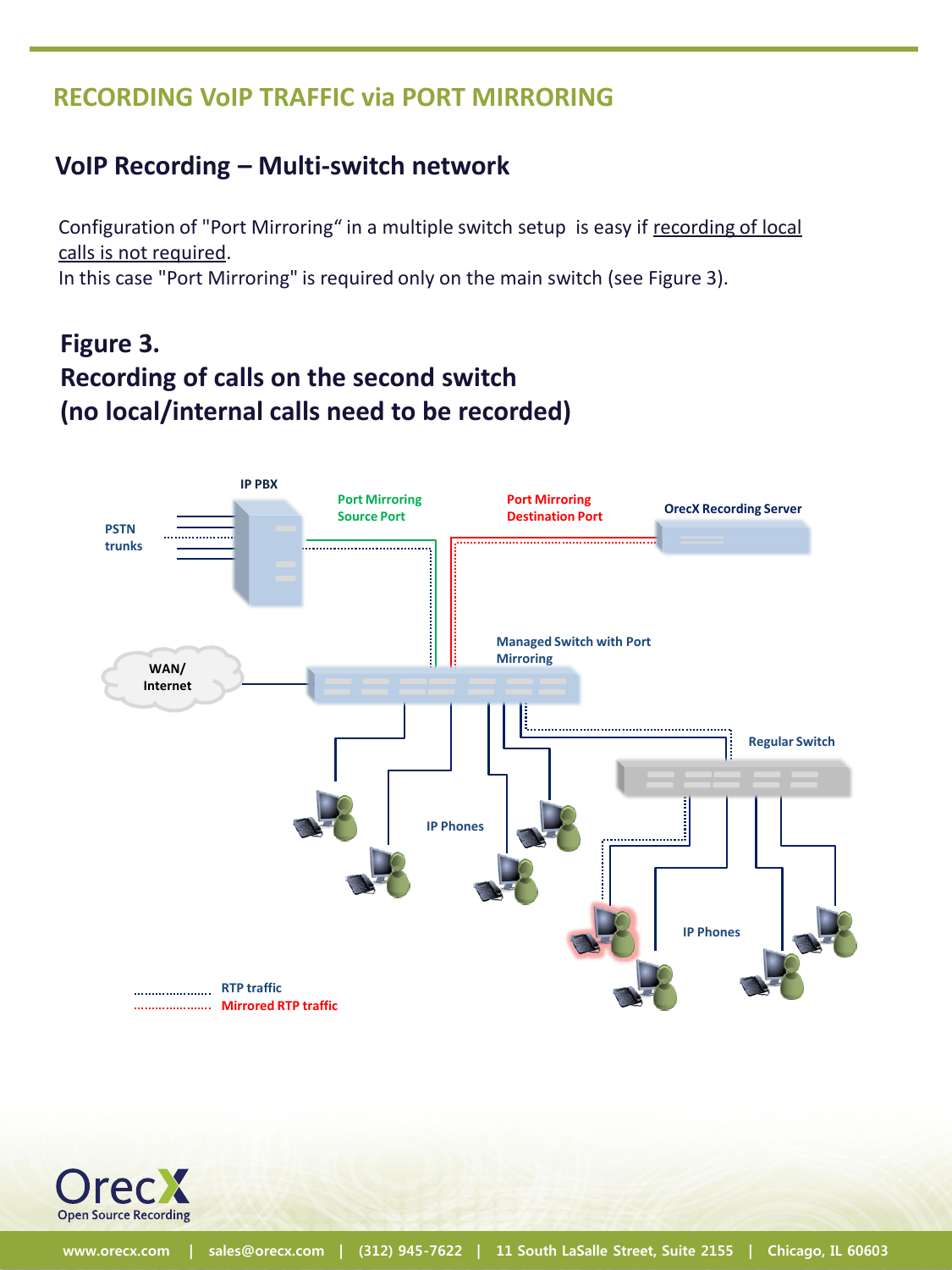## **Recording with Multiple Switches & Internal/Local Calls**

In multi-switch scenarios, where **recording of local calls is required…there are three configurations:**

- 1. Install additional network adapter into OrecX server and connect multiple switches to it (see Figure 4)
- 2. Install a separate OrecX server for the second switch (see Figure 5).
- 3. Use Remote SPAN (RSPAN) capability of Cisco Catalyst Switches (see Figure 6)



# **Figure 4. OrecX server with two network adapters**

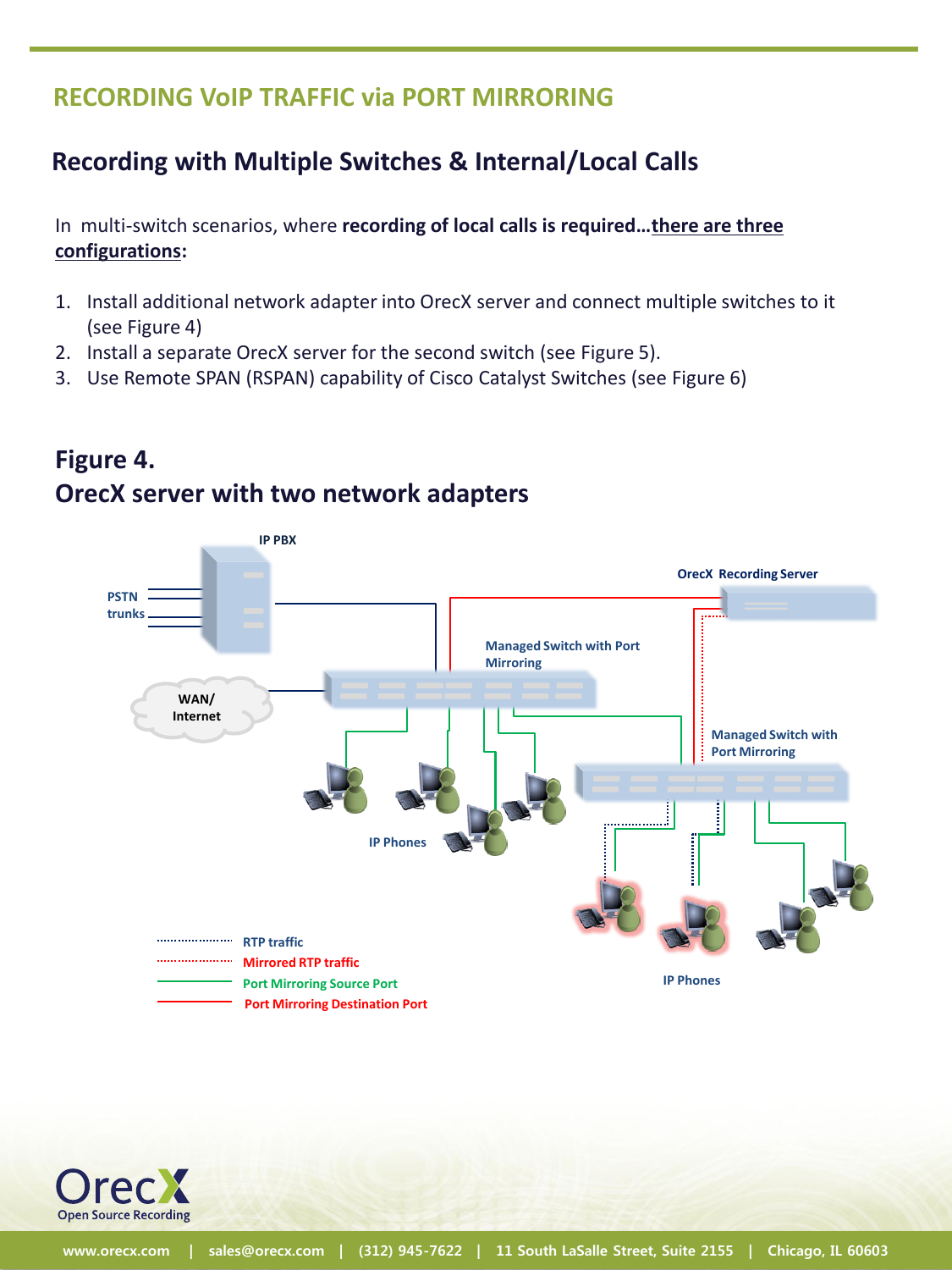#### **Recording with Multiple Switches & Servers**

# **Figure 5. Two OrecX servers**



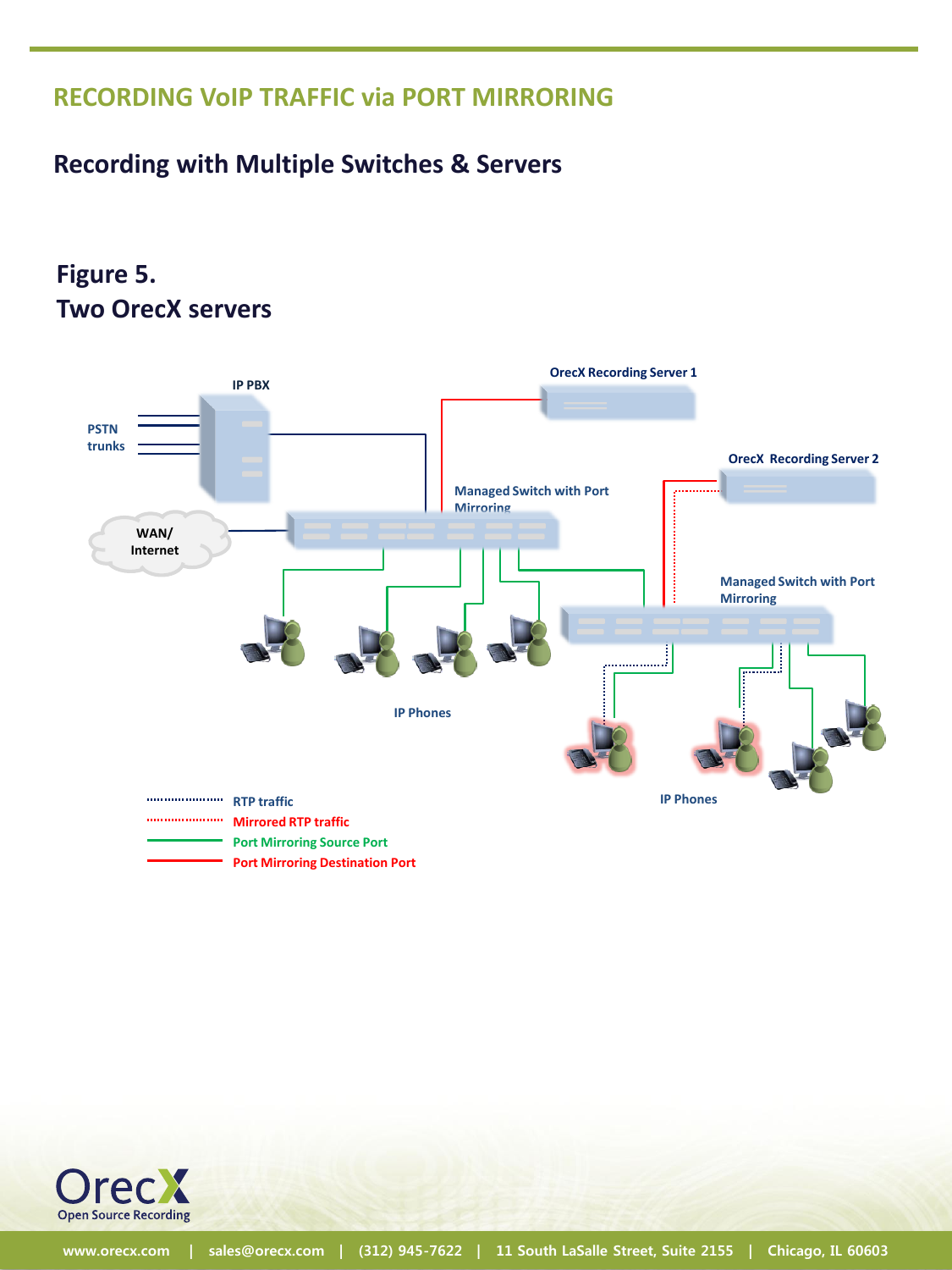#### **Recording with Multiple Switches & RSPAN**

## **Figure 6. RSPAN Configuration**



RSPAN allows you to monitor source ports that are spread all over a switched network, not only locally on a switch with SPAN. This feature appears in CatOS 5.3 in the Catalyst 6500/6000 Series Switches and is added in the Catalyst 4500/4000 Series Switches in CatOS 6.3 and later.

The functionality works exactly as a regular SPAN session. The traffic that is monitored by SPAN is not directly copied to the destination port, but flooded into a special RSPAN VLAN. The destination port can then be located anywhere in this RSPAN VLAN. There can even be several destination ports. For More on RSPAN…

[http://www.cisco.com/en/US/products/hw/switches/ps708/products\\_tech\\_note09186a008015c612.shtml#topic4-2](http://www.cisco.com/en/US/products/hw/switches/ps708/products_tech_note09186a008015c612.shtml)

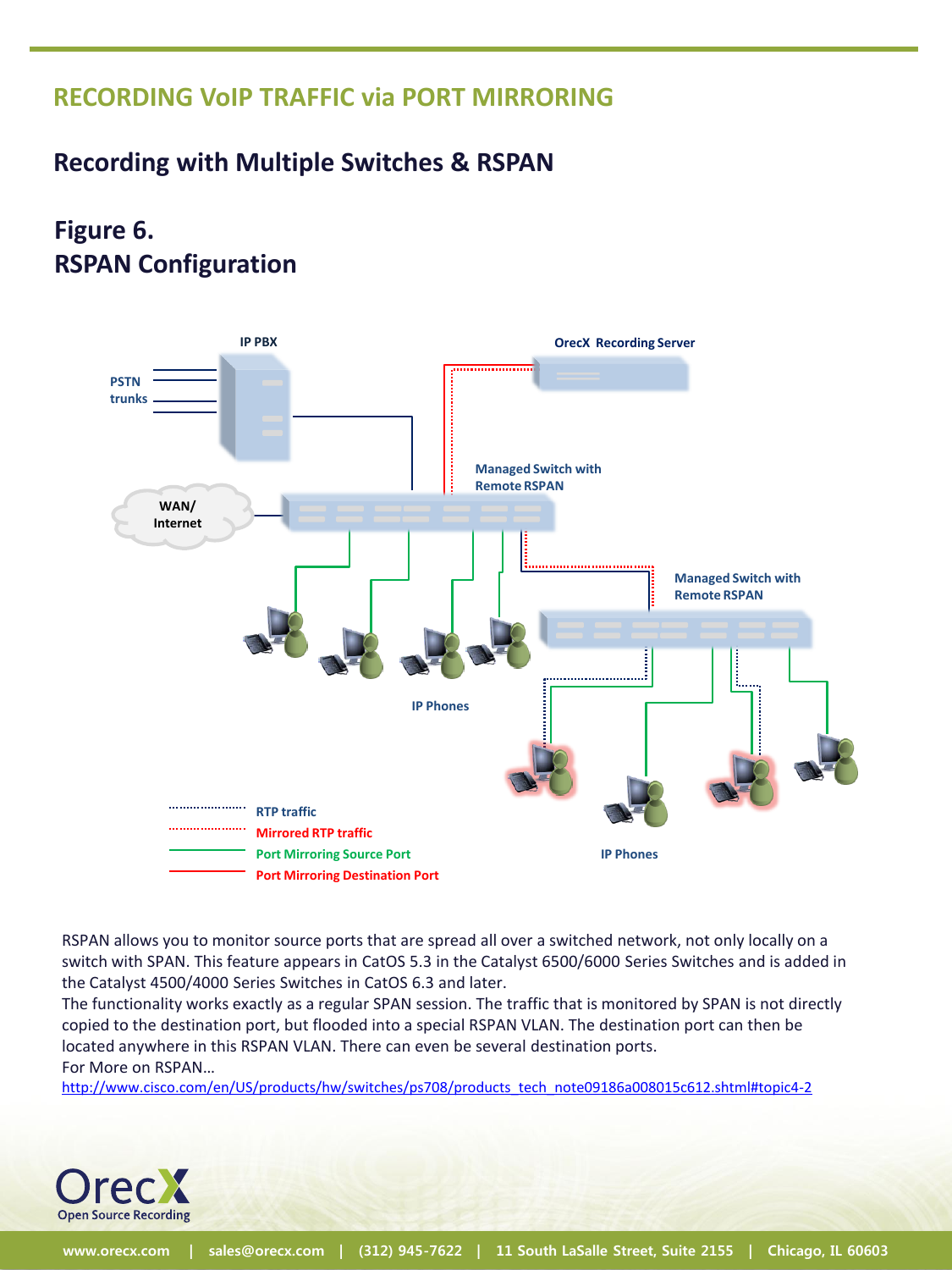#### **Appendix A – What is Port Mirroring?**

**Port Mirroring**, also known as **SPAN (Switched Port Analyzer)**, is a method of monitoring network traffic. With port mirroring enabled, the switch sends a copy of all network packets seen on one port (or an entire VLAN) to another port, where the packet can be analyzed.

Port Mirroring features, which is supported in nearly all enterprise class switches (managed switches), allows other computers to see a network traffic which is not visible to them in general case.

Managed switches have a configuration interface (web-based or command-line console), which administrators may use to specify the source port(s) to be mirrored and the destination port, where copy of all packets will be forwarded.

Below pictures illustrate how port mirroring feature works.

Four computers (A, B, C and D) are shown on this example. On Figure 2 they are connected to a managed switch with port mirroring support, while on Figure 1 they are connected to a general switch without port mirroring support.

A network traffic is sent between computers A and B (one portion of data is sent from A to B and another portion is sent in reverse direction from B to A).

**In Figure 1** you will see how a general unmanaged switch works.

It forwards packets directly between ports, where computers A and B are connected to.

Other computers (C and D) do not see these packets.

**In Figure 2** you will see the same scenario, but on the switch with port mirroring function.

The network traffic is sent again between computers A and B.

But there is a computer D, which is listening (monitoring) to that traffic.

Every packet, which is sent or received by computer A is duplicated (mirrored) to computer D port.

When configuring port mirroring on the switch, the "source monitoring port" is a port, where computer A is connected to and the "destination analysis port" is a port, where computer D is connected to.

#### **Figure 1. General Switch**

#### **Figure 2. Managed Switch with Port Mirroring**